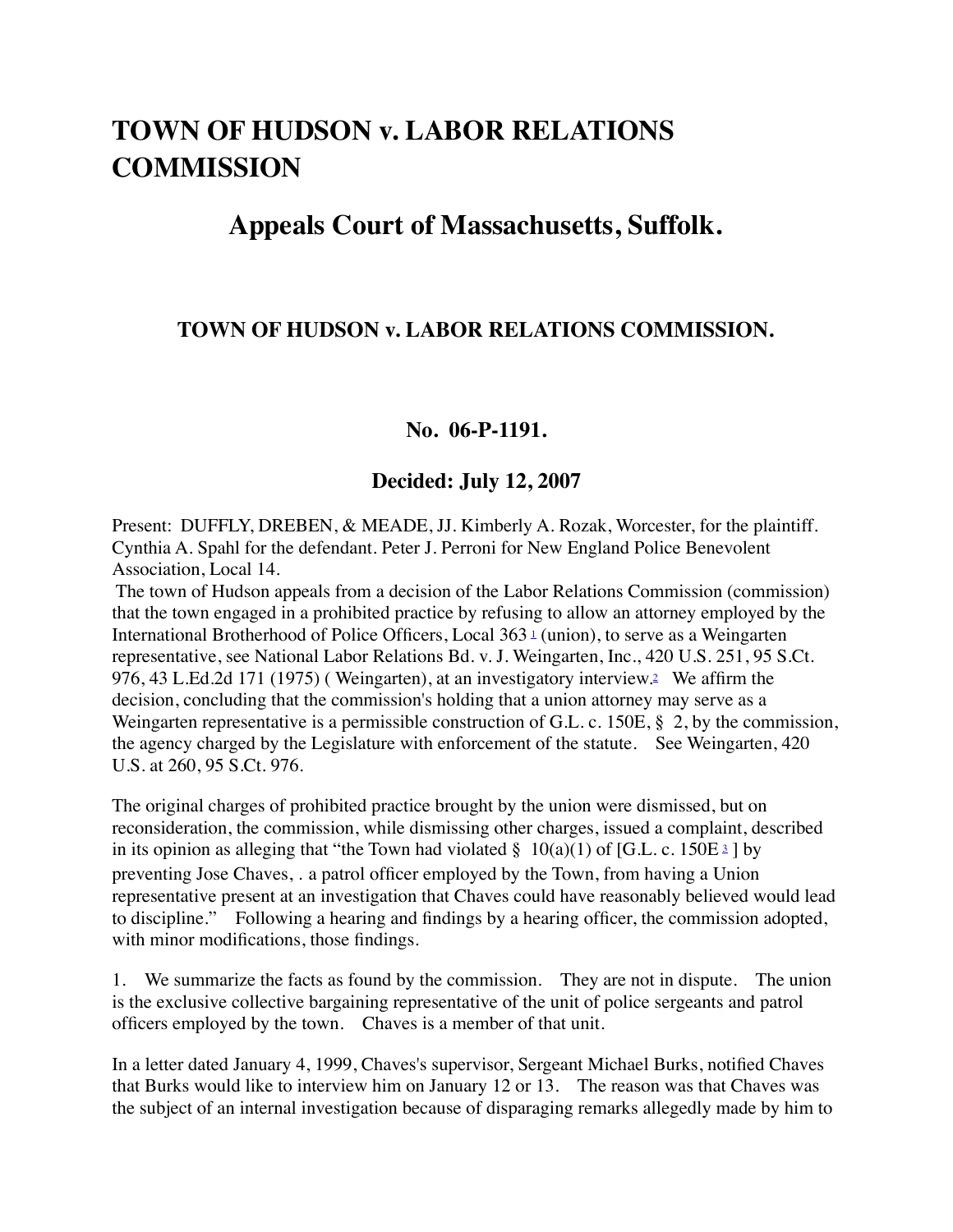supervisory personnel. After receiving the notice, Chaves contacted Bernard Loughane, the union's national representative for the Worcester area who was specifically assigned to represent Chaves's bargaining unit, and requested that a union representative accompany him to the interview. Chaves believed that Loughane would be handling the matter and did not request that his union representative be an attorney. Because of a scheduling conflict, Loughane asked Marc Terry, then legal counsel for the union, to accompany Chaves.

Prior to the interview, Chaves and Burks discussed the upcoming interview and disagreed whether Chaves could have an attorney as his union representative. When Terry and Chaves arrived for the interview on January 12, Burks did not permit Terry to accompany Chaves into the interview room on the ground that Terry was an attorney. When Terry asked what would happen if Chaves refused to participate, Burks answered that if Chaves did not agree to attend the interview voluntarily, he would have to order Chaves into the interview. Both Terry and Chaves believed that the latter had no choice and would be disciplined if he did not enter the interview room. Terry advised Chaves to participate in the interview, to answer truthfully, and not to worry "too much" about what he said because any information obtained could not be used to discipline him as Burks had denied Chaves his Weingarten rights. Chaves participated in the interview and did not request an alternate union representative, believing he was entitled to be represented by Terry.

2. In ruling that the town violated G.L. c. 150E, § 10(a )(1), the commission started its analysis with the general principles of Weingarten, 420 U.S. at 260-264, 95 S.Ct. 976. These principles guide the commission, Suffolk County Sheriff's Dept., 28 M.L.C. 253, 259 (2002), were adopted by it, and are applied in cases involving G.L. c. 150E, § 2. Massachusetts Correction Officers Federated Union v. Labor Relations Commn., 424 Mass. 191, 193, 675 N.E.2d 379 (1997).

In Weingarten, supra at 252, 95 S.Ct. 976, the United States Supreme Court affirmed the holding of the National Labor Relations Board (NLRB) that the denial by an employer of "an employee's request that her union representative be present at an investigatory interview which the employee reasonably believed might result in disciplinary action constituted an unfair labor practice" under the National Labor Relations Act (NLRA), 29 U.S.C. §§ 151 et seq. (1970). This was so because the denial of the request "interfered with, restrained, and coerced the individual right of the employee, protected by § 7 of the NLRA, 'to engage in ․ concerted activities for ․ mutual aid or protection .'" (citation omitted). Weingarten, supra at 252, 95 S.Ct. 976. The Supreme Court pointed out, id. at 260, 95 S.Ct. 976, that the "action of an employee in seeking to have the assistance of his union representative at a confrontation with his employer clearly falls within the literal wording" of the language of § 7 of the NLRA. Continuing, the Supreme Court stated:

"This is true even though the employee alone may have an immediate stake in the outcome; he seeks 'aid or protection' against a perceived threat to his employment security. The union representative whose participation he seeks is, however, safeguarding not only the particular employee's interest, but also the interests of the entire bargaining unit by exercising vigilance to make certain that the employer does not initiate or continue a practice of imposing punishment unjustly. The representative's presence is an assurance to other employees in the bargaining unit that they, too, can obtain his aid and protection if called upon to attend a like interview." Id. at 260-261, 95 S.Ct. 976.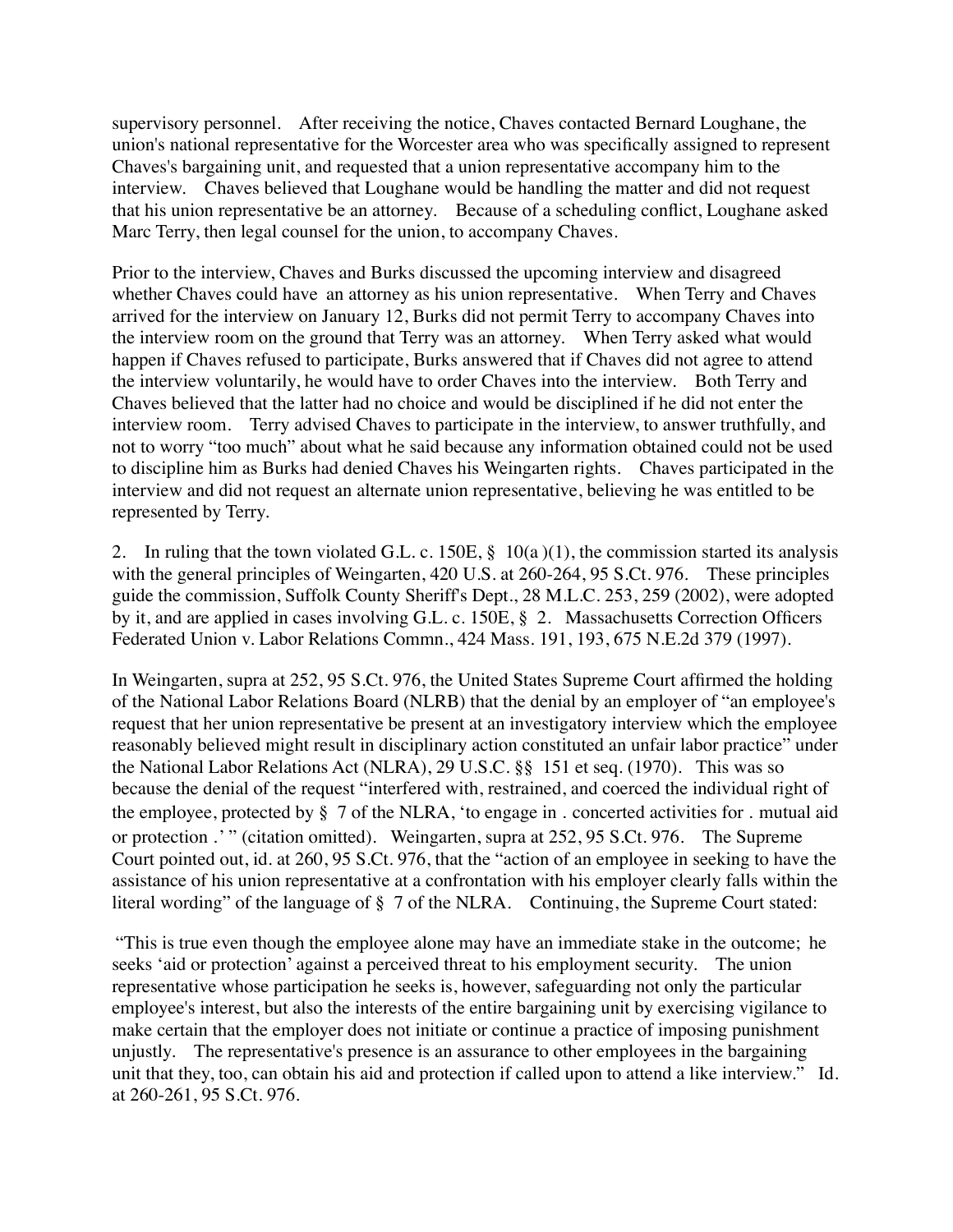The words of § 7 of the NLRA, quoted by the Supreme Court, are almost identical to the words in G.L. c. 150E, § 2, as set forth in the margin[.4](https://caselaw.findlaw.com/ma-court-of-appeals/1081299.html#footnote_4)

The parties stipulated that the January 12, 1999 meeting was investigatory, and the commission ruled that Chaves had a right to union representation. The question, therefore, was whether Chaves's right to union representation extended to a union attorney. Noting that there are no commission cases directly discussing this question, the commission reviewed the Federal decisions.

Two cases, Montgomery Ward & Co., 269 N.L.R.B. 904, 1984 WL 36268 (1984), and Consolidated Casinos Corp., 266 N.L.R.B. 988, 1983 WL 25035 (1983), relied on by the town, hold that an employee's personal attorney may not serve as a Weingarten representative. The commission, by quoting from the opinions of the administrative law judges (ALJ) in those cases, pointed out the reasons for excluding personal attorneys. The commission quoted from Montgomery Ward & Co., supra at 911, as follows  $\frac{5}{2}$  $\frac{5}{2}$  $\frac{5}{2}$ :

"The basic difficulty with this contention [that the Weingarten right should be extended to include a request for a lawyer] is that, as pointed out by the Supreme Court in Weingarten, the right to representation is based on the employee's statutory right under Section 7 of the [NLRA] to engage in concerted activities with other employees. Exercise of such a right does not appear to extend to an outside professional such as a lawyer uninvolved in the employer-employee relationship." (Footnote omitted.)

The following was said by the ALJ in Consolidated Casinos Corp., 2[6](https://caselaw.findlaw.com/ma-court-of-appeals/1081299.html#footnote_6)6 N.L.R.B. at 1008  $\epsilon$ :

"[A]n employee who requests the presence of a coworker or a union representative ․ is also clearly acting in [the] spirit of mutual aid and protection. All will stand together. An employee who requests the presence of his personal lawyer, however, is not invoking the support of the lawyer as part of a common cause with others․ The employee is ․ seeking personal assistance for his own cause and no other. Such activity is not for mutual aid or protection." 2 (Emphasis supplied.)

The reasoning rejecting an employee's representation by a personal attorney does not apply to a union representative who is an attorney. The commission took note of a case under  $\S$  7114(a) (2)(B) of the Federal Service Labor-Management Relations Statute (FSLMRS), 5 U.S.C. §§ 7101 et seq. (1978), a statute patterned after the Weingarten rule, $\frac{8}{3}$  recognizing, however, that the FSLMRS differed from the NLRA.<sup>9</sup> In Federal Prison Sys., Fed. Correctional Inst., Petersburg, 25 F.L.R.A. 210, 230-231, 1987 WL 90282 (1987), the employer had rejected the union's designated representative because he was an attorney. The Federal Labor Relations Authority affirmed the ALJ's finding that the employer had violated  $\S$  7114(a)(2)(B) of the FSLMRS by interfering with the right of the union to have an attorney as its designated representative at an investigatory interview. Id. at 212.

After discussing the authorities, the commission concluded that Chaves was entitled to be represented by Terry at the January 12, 1999 meeting and that the town had engaged in a prohibited practice.<sup>10</sup> The commission pointed out that: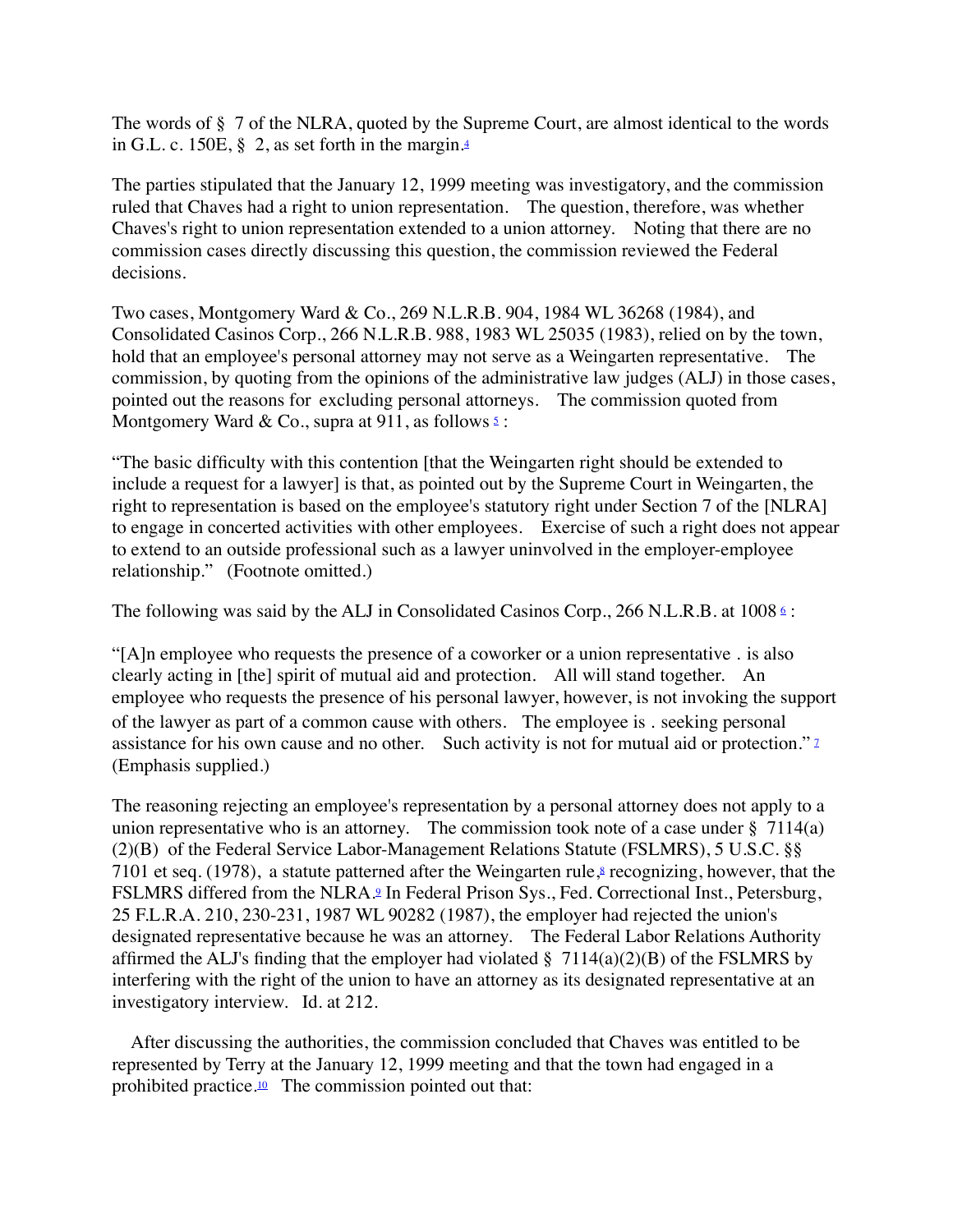"Chaves did not request to be represented by his personal attorney or outside counsel uninvolved in the employer-employee relationship. Instead, Chaves requested to be represented in an investigatory interview by an attorney assigned from his own Union. Under these circumstances, therefore, Terry cannot reasonably be characterized as an outside professional 'uninvolved in the employer-employee relationship.' Compare Montgomery Ward & Co. Inc., 269 NLRB at 911. Nor was Terry present at the investigatory interview solely to protect Chaves' 'personal interests.' Compare Consolidated Casinos Corp., 266 NLRB at 1008. Instead, Terry's role at the interview as a Union attorney was to safeguard the interests of Chaves, the Union, and its members. Therefore, for purposes of representation at a Weingarten interview, we see no distinction between representation by a union representative or business agent and representation by a union attorney."

3. Subsequent to the commission's decision, the Commonwealth Court of Pennsylvania decided a case supportive of the commission's decision. In Cheltenham Township v. Pennsylvania Labor Relations Bd., 846 A.2d 173, 179 (Pa.Commw.2004), the court upheld a determination of the Pennsylvania Labor Relations Board (PLRB) that Cheltenham Township violated an employee's Weingarten rights by not allowing him to be represented by an attorney retained by the union to represent its members in investigatory interviews[.11](https://caselaw.findlaw.com/ma-court-of-appeals/1081299.html#footnote_11) The PLRB had held that the union could designate an attorney who was not a member of the bargaining unit as representative. Id. at 175. The court concluded that the NLRB rulings that private attorneys were not proper Weingarten representatives were not relevant:

"[T]hose cases dealt with the situation where an employee requested the aid of his own private attorney during the investigative interview, whereas in this case, the employee requested the aid of the Union's chosen attorney to represent all employees during investigatory interviews." Id. at 175-176.

In upholding the PLRB, the court addressed the criticism of the township that the decision would "transform an informal, fact-finding process into an adversarial one," [12](https://caselaw.findlaw.com/ma-court-of-appeals/1081299.html#footnote_12) noting that the fact a person "happens to be an attorney, ․ is of no moment because that person ․ cannot act as the 'individual's attorney.' " Id. at 178, 179[.13](https://caselaw.findlaw.com/ma-court-of-appeals/1081299.html#footnote_13)

4. In reviewing the commission's decision under G.L. c. 30A, § 14, see G.L. c. 150E, § 11, we "must accord deference to the commission's specialized knowledge and expertise, and to its interpretation of the applicable statutory provisions." Worcester v. Labor Relations Commn., 438 Mass. 177, 180, 779 N.E.2d 630 (2002). As pointed out in Weingarten, 420 U.S. at 266, 95 S.Ct. 976, "The responsibility to adapt the [NLRA] to changing patterns of industrial life is entrusted to the [NLRB]. It is the province of the [NLRB,] not the courts, to determine whether or not the 'need' [for representation] exists," and also to determine who may be designated a union representative.

As indicated in its discussion, the basis for the commission's decision is that, unlike an employee's personal attorney, a union attorney's role as a Weingarten representative is to protect the rights of the employee, the union, and its members. The determination that a union attorney may be a Weingarten representative is a permissible construction of G.L. c. 150E, § 2, and is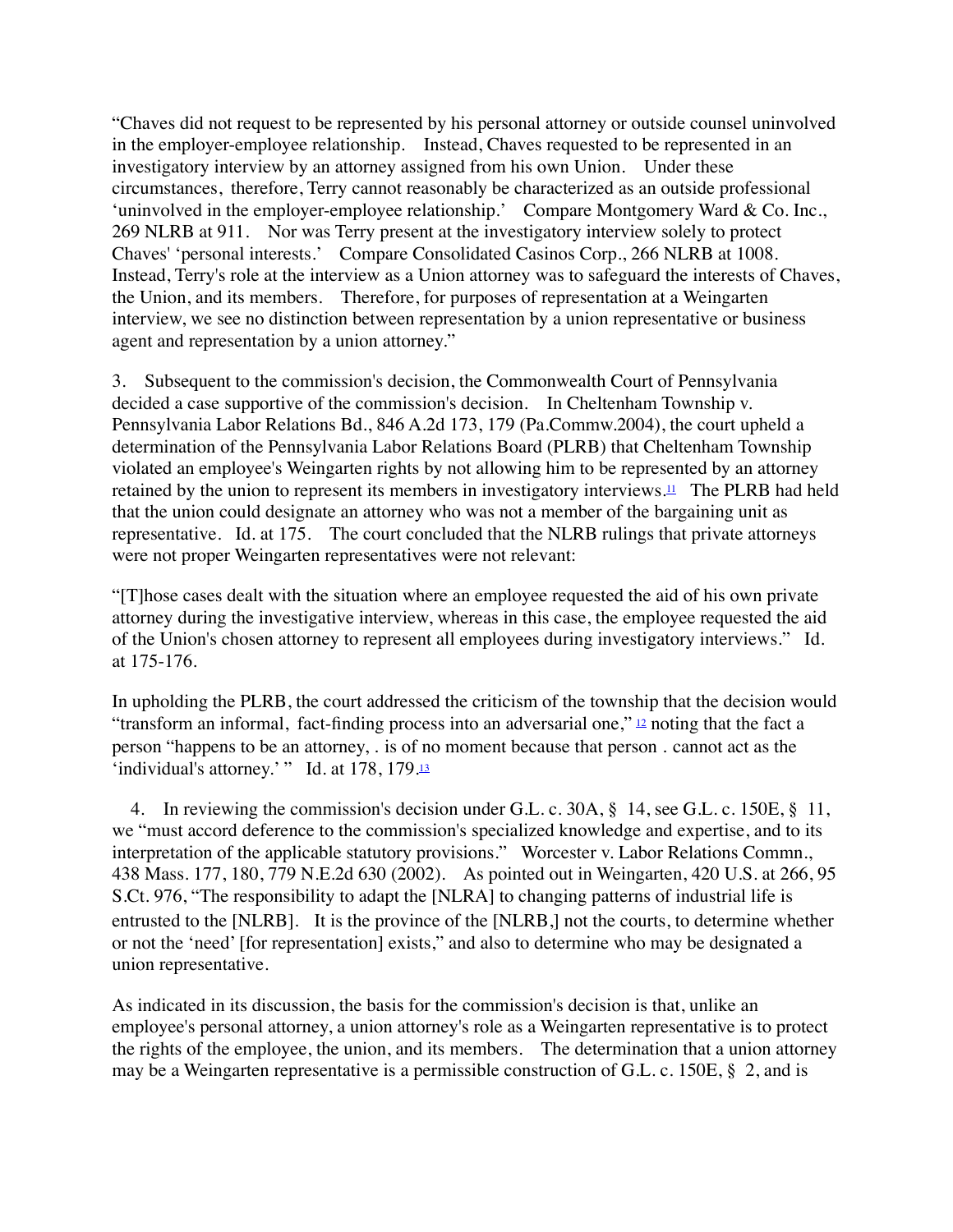consistent with the authorities and the purpose of the provision. Accordingly, we affirm the decision of the commission.

So ordered.

### FOOTNOTES

[1](https://caselaw.findlaw.com/ma-court-of-appeals/1081299.html#footnote_ref_1). Subsequent to the decision of the commission, this court allowed the motion of the New England Police Benevolent Association, Local 14, to be substituted as successor-in-interest to the International Brotherhood of Police Officers, Local 363.

[2](https://caselaw.findlaw.com/ma-court-of-appeals/1081299.html#footnote_ref_2). As will be discussed more fully, infra, Weingarten, supra at 260-261, 95 S.Ct. 976, upheld a National Labor Relations Board ruling that, on request, an employee is entitled to the presence of a union representative at an investigatory interview that the employee reasonably believes might result in disciplinary action.

[3](https://caselaw.findlaw.com/ma-court-of-appeals/1081299.html#footnote_ref_3). General Laws c. 150E, § 10(a ), inserted by St.1973, c. 1078, § 2, provides:"It shall be a prohibited practice for a public employer or its designated representative to:"(1) Interfere, restrain, or coerce any employee in the exercise of any right guaranteed under this chapter."

[4](https://caselaw.findlaw.com/ma-court-of-appeals/1081299.html#footnote_ref_4). In relevant part G.L. c. 150E, § 2, inserted by St.1973, c. 1078, § 2, provides: "Employees shall have the right of self-organization and the right to form, join, or assist any employee organization for the purpose of bargaining collectively through representatives of their own choosing on questions of wages, hours, and other terms and conditions of employment, and to engage in lawful, concerted activities for the purpose of collective bargaining or other mutual aid or protection, free from interference, restraint, or coercion" (emphasis supplied).In relevant part 29 U.S.C. § 157 (1970) provides: "Employees shall have the right to self-organization, to form, join, or assist labor organizations, to bargain collectively through representatives of their own choosing, and to engage in other concerted activities for the purpose of collective bargaining or other mutual aid or protection ․" (emphasis supplied).

[5](https://caselaw.findlaw.com/ma-court-of-appeals/1081299.html#footnote_ref_5). In Montgomery Ward & Co., supra at 904, the ALJ's decision was reversed but the NLRB affirmed his rulings, findings, and conclusions "to the extent consistent with this Decision and Order."

[6](https://caselaw.findlaw.com/ma-court-of-appeals/1081299.html#footnote_ref_6). In Consolidated Casinos Corp., supra at 988, the NLRB affirmed the rulings, findings, and conclusions of the ALJ and adopted his recommended order.

[7](https://caselaw.findlaw.com/ma-court-of-appeals/1081299.html#footnote_ref_7). In Consolidated Casinos Corp., supra at 1010-1011, the employer denied two requests of one of its employees. One request was for representation by an attorney engaged by an employee committee. The other request was deemed by the ALJ to be for the presence of a fellow employee. Because the employer denied the second request, the ALJ found it unnecessary to decide whether the committee's attorney was "entitled to the same considerations as a representative of a traditional labor organization."

[8](https://caselaw.findlaw.com/ma-court-of-appeals/1081299.html#footnote_ref_8). See National Aeronautics & Space Admin. v. Federal Labor Relations Authy., 527 U.S. 229, 236, 119 S.Ct. 1979, 144 L.Ed.2d 258 (1999).